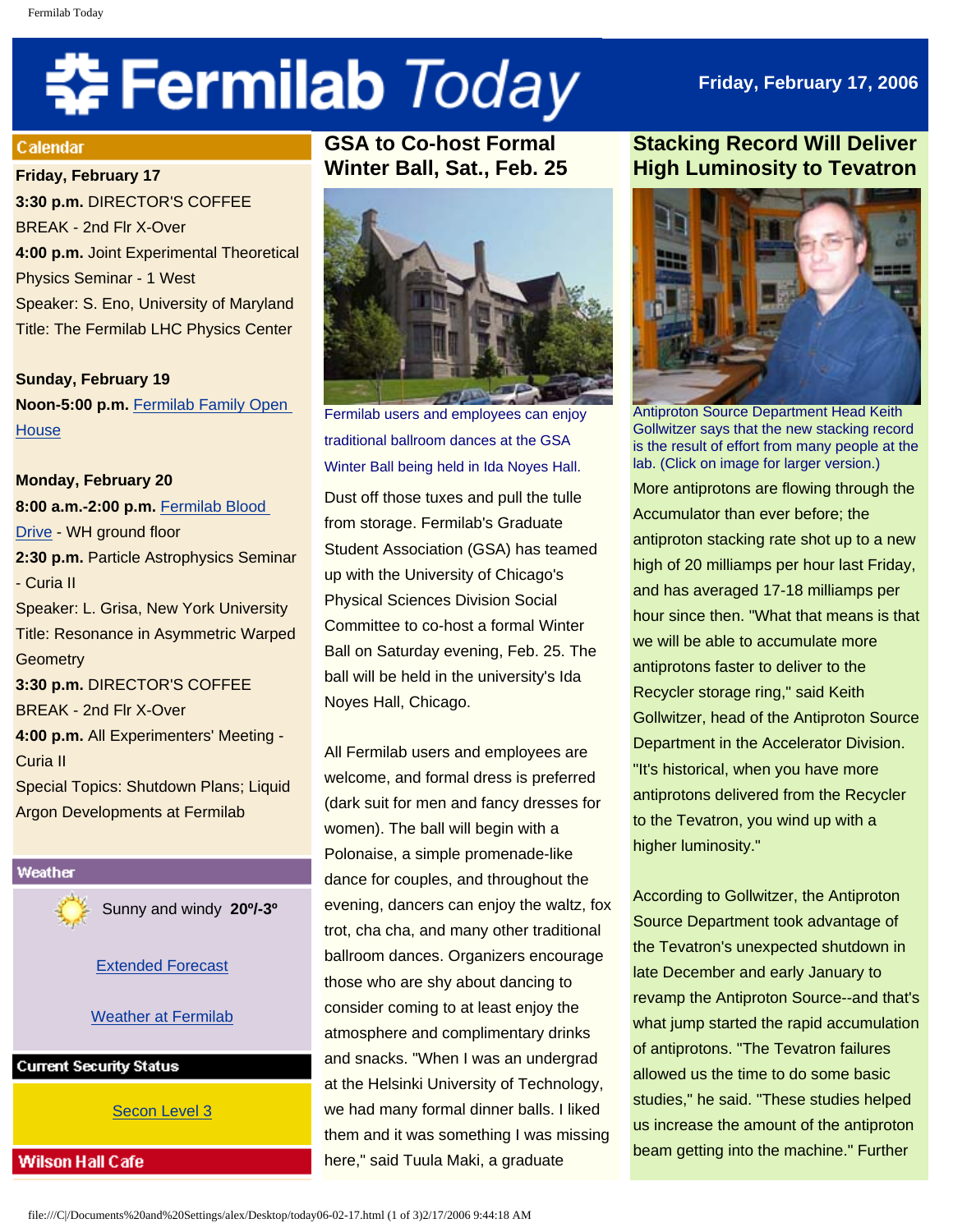#### **Friday, February 17**

- Cream of Wild Mushroom - Blackened Fish Filet Sandwich - Southern Fried Chicken - Fish Mediterranean - Eggplant Parmesan Panini - Pizza Supreme - Assorted Sub Sandwich

#### **[Upcoming Menu](http://lss.fnal.gov/cafe)**

#### **Chez Leon**

**Wednesday, February 22 Lunch** -Asian Marinated Flank Steak -Jasmine Rice -Pea Pods & Water Chestnuts -Orange Flan

# **Thursday, February 23 Dinner** -Steamed Mussels -Pork Tenderloins w/Madeira Sauce -Sweet Potatoes -Profiteroles

[Chez Leon Menu](http://lss.fnal.gov/chezleon/index.html) Call x4512 to make your reservation.

#### **Search**

**Search the Fermilab Today Archive**

search

**Info** 

Fermilab Today is online at: [http://www.](http://www.fnal.gov/today/) [fnal.gov/today/](http://www.fnal.gov/today/)

Send comments and suggestions to [today@fnal.gov](mailto:today@fnal.gov)

[Hurricane Relief Page](http://www.fnal.gov/pub/today/katrina_relief.html)

[Fermilab Today archive](http://www.fnal.gov/pub/today/archive.html)

[Fermilab Today PDF Version](http://www.fnal.gov/pub/today/archive.html)

student at CDF who initiated the idea and has been one of the main event organizers.

The Graduate Student Association's first Formal Winter Ball starts on Sat., Feb. 25, at 8 p.m. [Tickets are \\$5](http://www.fnal.gov/orgs/gsa/calendar/winterball/winterball.html) and are now on sale.

There will be an optional pre-event dinner at Le Petite Folie Restaurant in Chicago at 6:00 p.m.; \$42 per person covers the meal and gratuities. Dinner reservations need to be made by Wed., February 22 and availability is limited. To purchase tickets or make dinner reservations, please contact GSA representatives Leah Welty-Rieger, x3853 or [lwelty@fnal.gov](mailto:lwelty@fnal.gov), or Tuula Maki, x8414 or [tmaki@fnal.gov](mailto:tmaki@fnal.gov).

*—Dawn Stanton*

#### **ILC NewsLine**

**ALCPG and GDE Announce Vancouver Linear Collider Workshop, 19-23 July 2006** 



Chan Centre and Howe Sound at dusk - UBC Campus, north

studies done last week revealed a better way to cool the beam in order to stack antiprotons in the ideal position: "The key was to change our setup on the core cooling system," said Gollwitzer. "Cooling the antiprotons more efficiently allowed more flux of antiprotons into the space where we want them."

The increased delivery and efficient cooling of antiprotons has lead to a stacking rate that's bound to have a profound effect on luminosity in the Tevatron. But Gollwitzer was careful to mention other major contributions. "We could never have done this without a consistent supply of protons delivered to the production target due to work done by the Accelerator Division's Antiproton Stacking [Rapid Response Team,](http://www.fnal.gov/pub/today/luminosityseries/luminosity8.html)" he said. "This is really an amazing achievement, and it's the result of efforts from many people here at the lab." *—Siri Steiner*

## **Announcements Blood Drive**

Heartland Blood Centers will conduct the Fermilab Blood Drive on February 20 and 21 from 8:00 a.m. to 2:00 p.m. in the Wilson Hall Ground Floor NE Training Room. Appointments can be scheduled on the [web](http://www-esh.fnal.gov/) or by calling Lori at x6615.

## **Fermilab Library/ TechnicalPublications Customer Satisfaction survey**

If you would like to take part in the Fermilab Technical Publications survey, you can access it [online.](http://lss.fnal.gov/ird/library_survey_numerical.html) All Fermilab members are welcome to participate.

#### **URA Scholarship Application**

Every year, the University Research Association awards scholarships to